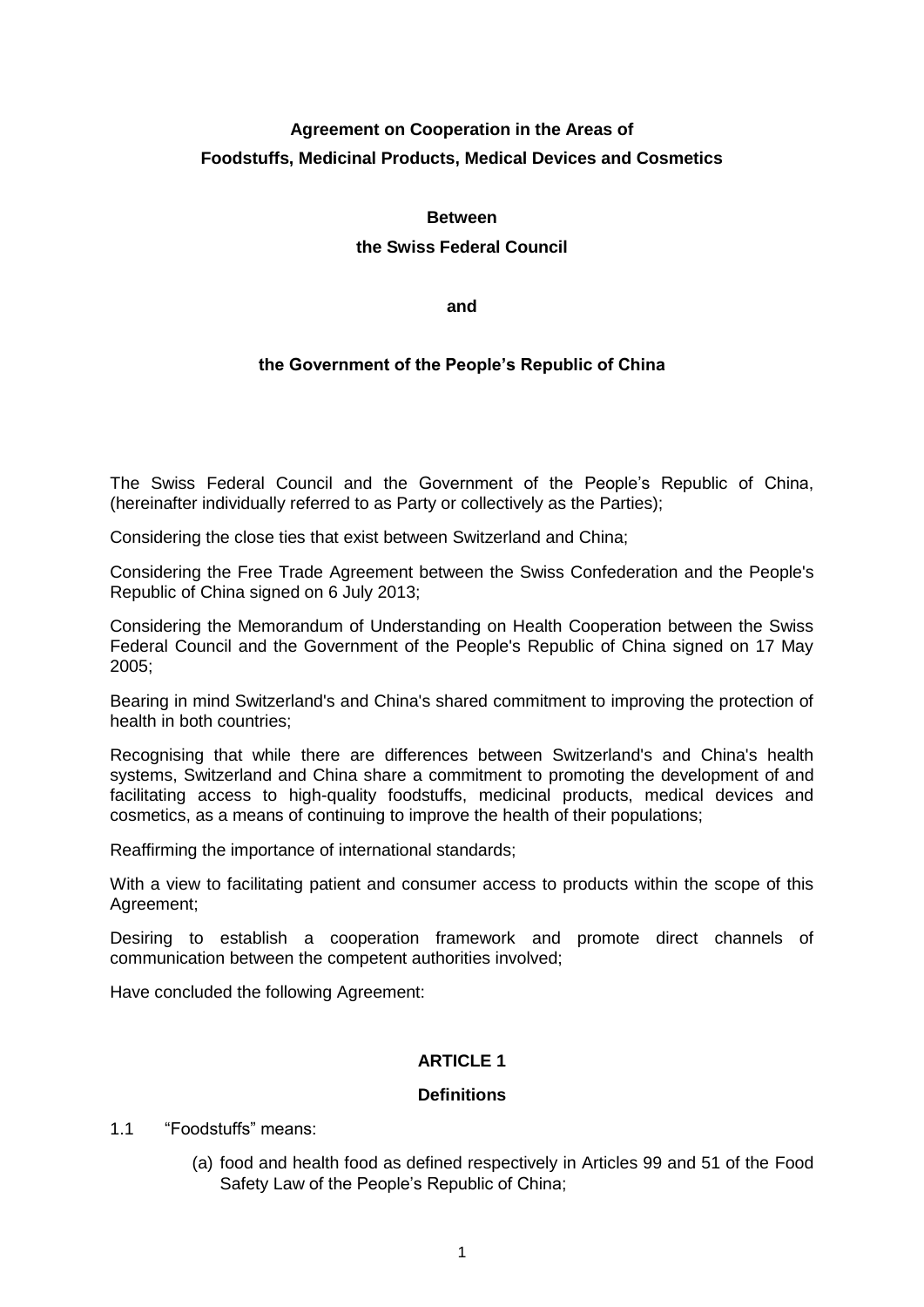- (b) foodstuffs as defined in Article 3 of the Swiss Federal Act on Foodstuffs and Utility Articles;
- 1.2 "Medicinal products and medical devices" means:
	- (a) drugs as defined in Article 102 of the Drug Administration Law of the People's Republic of China and medical devices as defined in Article 76 of the Chinese Regulations for the Supervision and Administration of Medical Devices;
	- (b) medicinal products and medical devices as defined in Article 4 (a) and (b) of the Swiss Federal Act on Medicinal Products and Medical Devices;
- 1.3 "Cosmetics" means:
	- (a) chemical products as defined in Article 2 of the Chinese Regulations Concerning the Hygiene Supervision over Cosmetics;
	- (b) utility articles as defined in Article 5 (b) of the Swiss Federal Act of Foodstuffs and Utility Articles.

#### **Scope**

- 2.1 This Agreement covers bilateral cooperation in the areas of:
	- (a) Foodstuffs, in particular food safety;
	- (b) Medicinal products and medical devices; and
	- (c) Cosmetics.
- 2.2 For bilateral cooperation related to inspection and quarantine in the area of imported and exported foodstuffs and cosmetics, Chapter 6 (Technical Barriers to Trade), Chapter 7 (Sanitary and Phytosanitary Measures) of the Free Trade Agreement between the Swiss Confederation and the People's Republic of China signed on 6 July 2013 and other relevant agreements between the Parties or their authorities apply.

# **ARTICLE 3**

# **Purpose**

- 3.1 Through bilateral cooperation the Parties shall strengthen their efforts to improve the protection of health in both countries.
- 3.2 The Parties shall strengthen their cooperation and mutual understanding in the areas covered by this Agreement.

In particular, the Parties shall facilitate the exchange of views and knowledge about relevant regulations in both countries. Areas and means of cooperation are set out in Article 4, in Annexes to this Agreement or may be agreed otherwise.

3.3 In order to avoid duplications of procedures the Parties will cooperate and consider the requests by either Party to accept reports, certificates and authorisations issued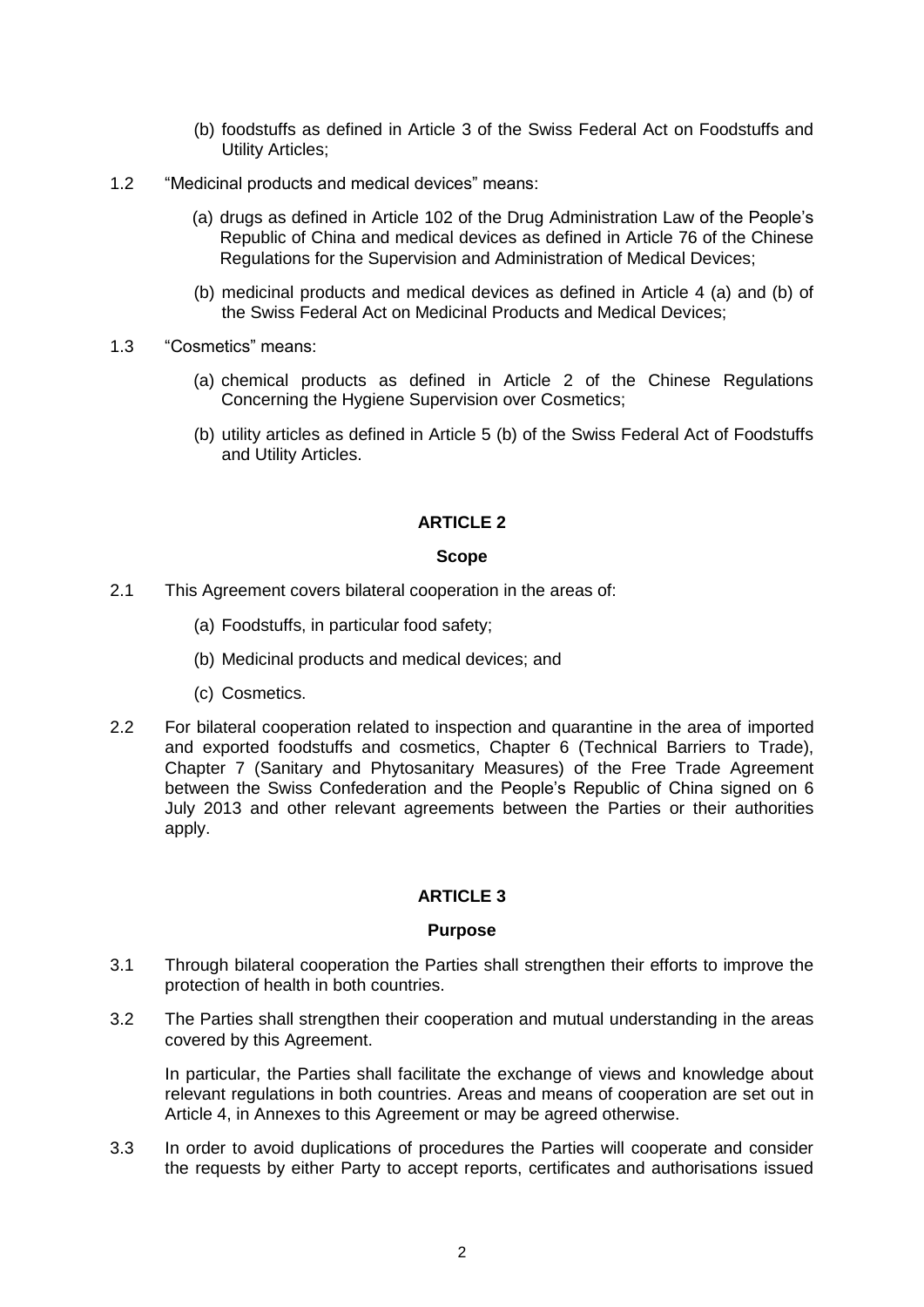by their relevant conformity assessment bodies. Specific obligations may be set out in Annexes to this Agreement or may be agreed otherwise.

3.4 The Parties recognise the importance of international standards, provisions, practices and guidelines as a basis for technical regulations and conformity assessment procedures for foodstuffs, medicinal products, medical devices and cosmetics, including those developed by the International Organization for Standardization (ISO), the World Health Organization (WHO), the World Organisation for Animal Health (OIE), the Organisation for Economic Co-operation and Development (OECD), the International Conference on Harmonisation of Technical Requirements for Registration of Pharmaceuticals for Human Use (ICH), the International Medical Device Regulators Forum (IMDRF), Pharmaceutical Inspection Convention and Pharmaceutical Inspection Co-operation Scheme (PIC/S) and Codex Alimentarius.

The Parties recognise that their full participation in those international bodies will facilitate regulatory convergence between them.

- 3.5 Each Party supports the affiliation of the other Party's competent authorities to relevant international organisations, in particular those named in paragraph 3.4. The Parties support each other's effective participation.
- 3.6 The Parties support and help each other's competent authorities regarding the management of conformity assessment bodies, laboratory testing, inspections of manufacturers, and programmes for market surveillance activities.

# **ARTICLE 4**

#### **Bilateral Cooperation**

- 4.1 The Parties shall within the limits of their resources in particular promote their cooperation on the following:
	- (a) improving mutual understanding of technical regulations and conformity assessment procedures;
	- (b) swiftly exchanging information regarding emerging risks;
	- (c) calling for rapid access to new and innovative products;
	- (d) facilitating the acceptance of reports, certificates and authorisations issued by the other Party's conformity assessment bodies;
	- (e) harmonising technical regulations for market access (including market authorisation) or market surveillance with international standards;
	- (f) discussing trade concerns with the objective of finding mutually acceptable solutions;
	- (g) assisting economic operators in both countries to understand each other's regulations;
	- (h) transferring of expertise;
	- (i) good regulatory practice and the development and implementation of risk management principles including product monitoring, safety, compliance and enforcement practices; and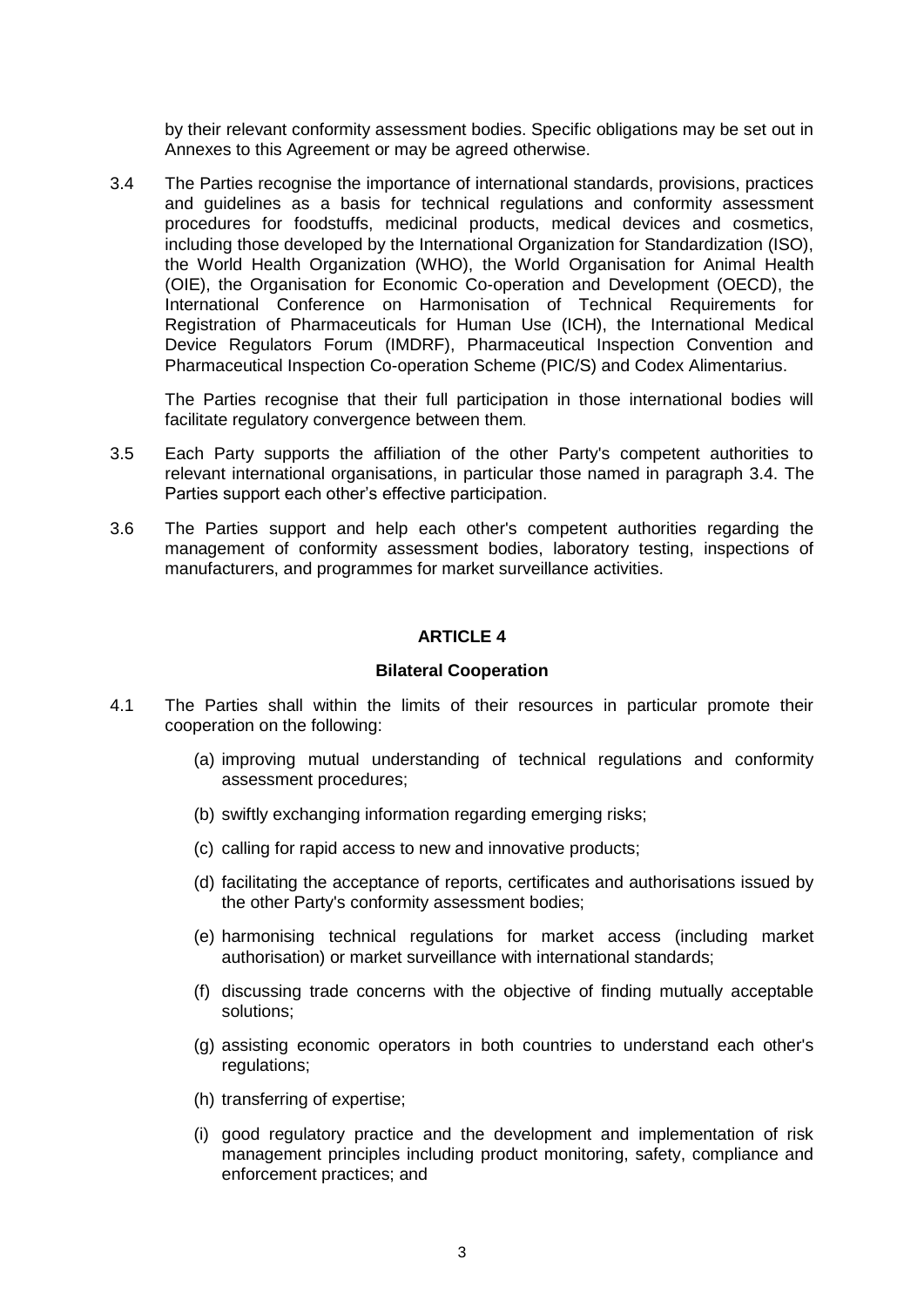- (j) any other form of cooperation agreed upon by the Parties.
- 4.2 Bilateral cooperation may be implemented through:
	- (a) training programmes, study visits and internships for the other Party's staff members;
	- (b) joint activities such as seminars and workshops; and
	- (c) any other activities agreed upon by the Parties.
- 4.3 The Parties may specify cooperation activities for specific areas in Annexes to this Agreement.

#### **Steering Committee**

- 5.1 The Parties hereby establish a Steering Committee comprising representatives of both Parties at senior level.
- 5.2 The Steering Committee shall:
	- (a) supervise and review the implementation of this Agreement;
	- (b) oversee the further elaboration of this Agreement;
	- (c) supervise the work of all working groups established according to Article 5.3 of this Agreement;
	- (d) identify sectors for enhanced cooperation, including giving favourable consideration to any sector-specific proposal made by either Party;
	- (e) initiate arrangements where appropriate;
	- (f) endeavour to resolve disputes that may arise regarding the interpretation or application of this Agreement; and
	- (g) consider any other matter that may affect the operation of this Agreement.
- 5.3 If required, the Steering Committee shall set up working groups to enhance bilateral cooperation in specific areas as listed in article 4. The working groups shall work under a mandate established by the Steering Committee.
- 5.4 The Steering Committee shall keep up to date a work programme and keep track of its activities.
- 5.5 The Steering Committee shall take decisions as provided for in this Agreement, or make recommendations.
- 5.6 The Steering Committee shall meet within one year of the entry into force of this Agreement. Thereafter, it shall meet whenever necessary but normally once every two years. The meetings shall be chaired jointly. The Steering Committee shall establish its rules of procedure.
- 5.7 Each Party may request, through a notice in writing to the other Party, that a special meeting of the Steering Committee be held.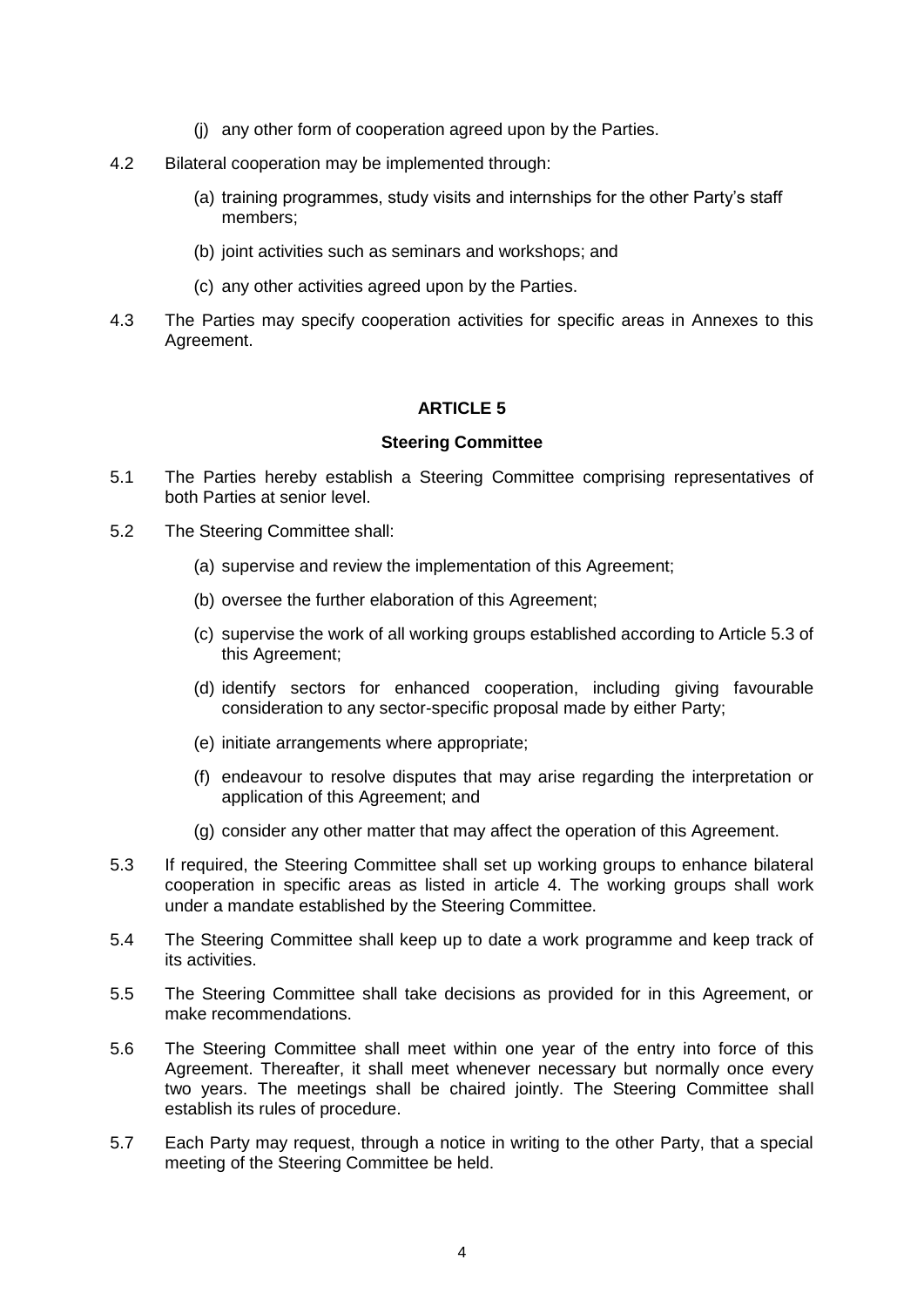#### **Financial Arrangements**

Each Party shall cover the costs related to its participation in activities under this Agreement.

## **ARTICLE 7**

## **Confidentiality of Information**

The Parties shall treat as confidential information submitted by the other Party which that Party has designated as confidential.

# **ARTICLE 8**

# **Contact Points**

- 8.1 The Parties shall exchange names and addresses of contact points within the Federal Department of Home Affairs (FDHA) and the China Food and Drug Administration (CFDA) for matters covered by this Agreement. In particular the contact points shall facilitate direct communication between the respective competent authorities.
- 8.2 The Parties shall notify each other of any significant changes in the structures and responsibilities of the authorities acting as contact points.

# **ARTICLE 9**

## **Review Clause**

- 9.1 The Parties shall no later than two years after the entry into force of this Agreement and thereafter upon request jointly review this Agreement in the Steering Committee.
- 9.2 In this review, the Parties shall consider taking into account treatment granted by both Parties to a third Party.

# **ARTICLE 10**

#### **Annexes**

The Annexes to this Agreement shall form an integral part thereof.

# **ARTICLE 11**

#### **Consultations**

Each Party may refer any matter relating to the interpretation or application of this Agreement to the Steering Committee. The Committee shall endeavour to settle the matter, and must be supplied with any information which may facilitate a thorough examination of the situation with a view to finding an acceptable solution.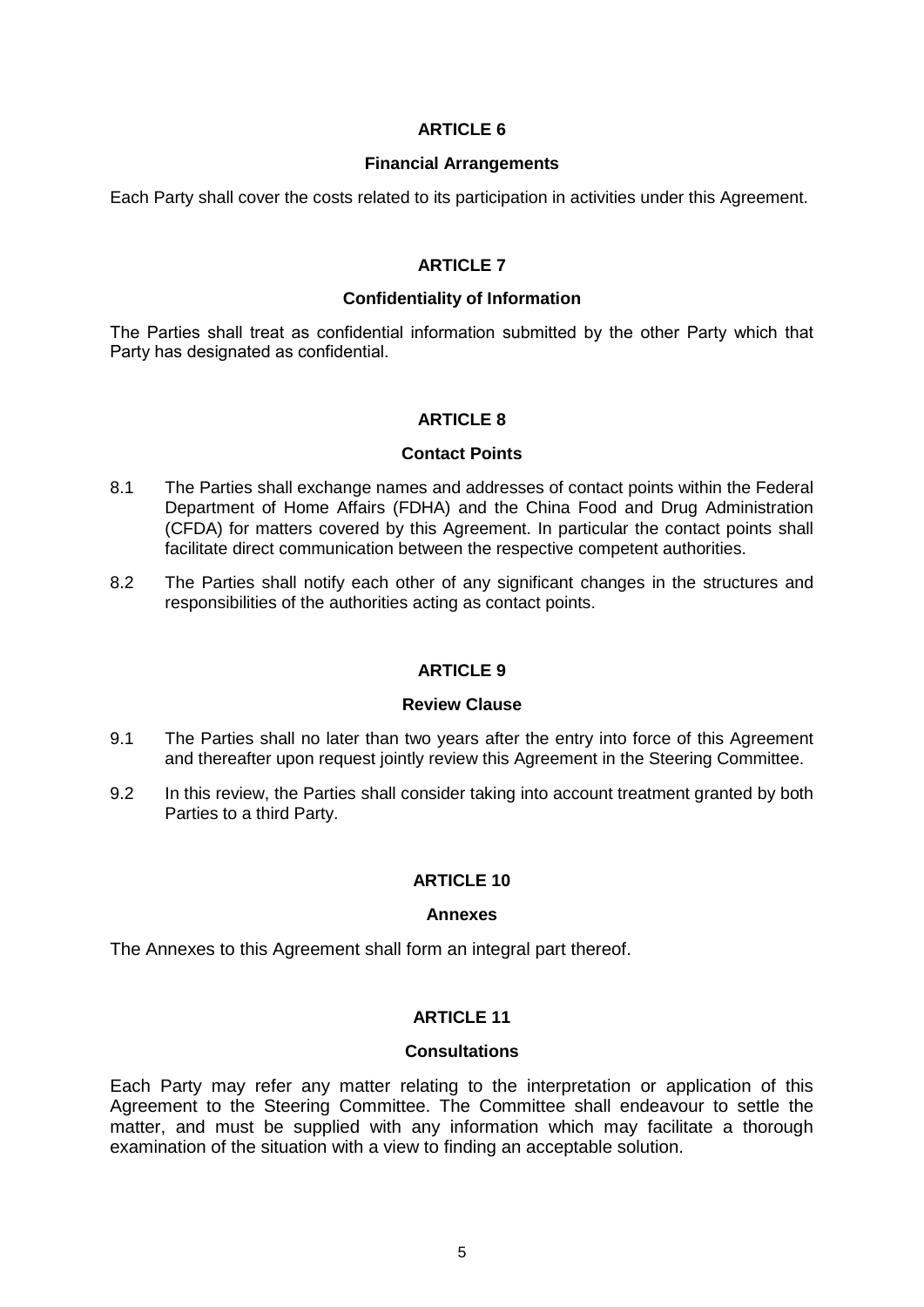#### **Final Provisions**

This Agreement enters into force upon signature and is intended to remain effective for a long-term period. Either Party may terminate this Agreement at any time upon six months' written notice to the other Party.

The Steering Committee shall consider proposals for amendments to this Agreement submitted by a Party, and recommend amendments to this Agreement to the Parties. This Agreement may be revised by the Parties upon mutual consent.

Done in duplicate in Davos on 21 January 2015, in the French, Chinese and English languages, each text being equally authentic. In case of divergence between the language versions, the English text shall prevail.

\_\_\_\_\_\_\_\_\_\_\_\_\_\_\_\_\_\_\_\_\_\_\_\_\_\_\_\_\_\_\_\_\_\_\_ \_\_\_\_\_\_\_\_\_\_\_\_\_\_\_\_\_\_\_\_\_\_\_\_\_\_\_\_\_\_\_\_\_\_\_

**For the Swiss Federal Council For the Government of the People's Republic of China**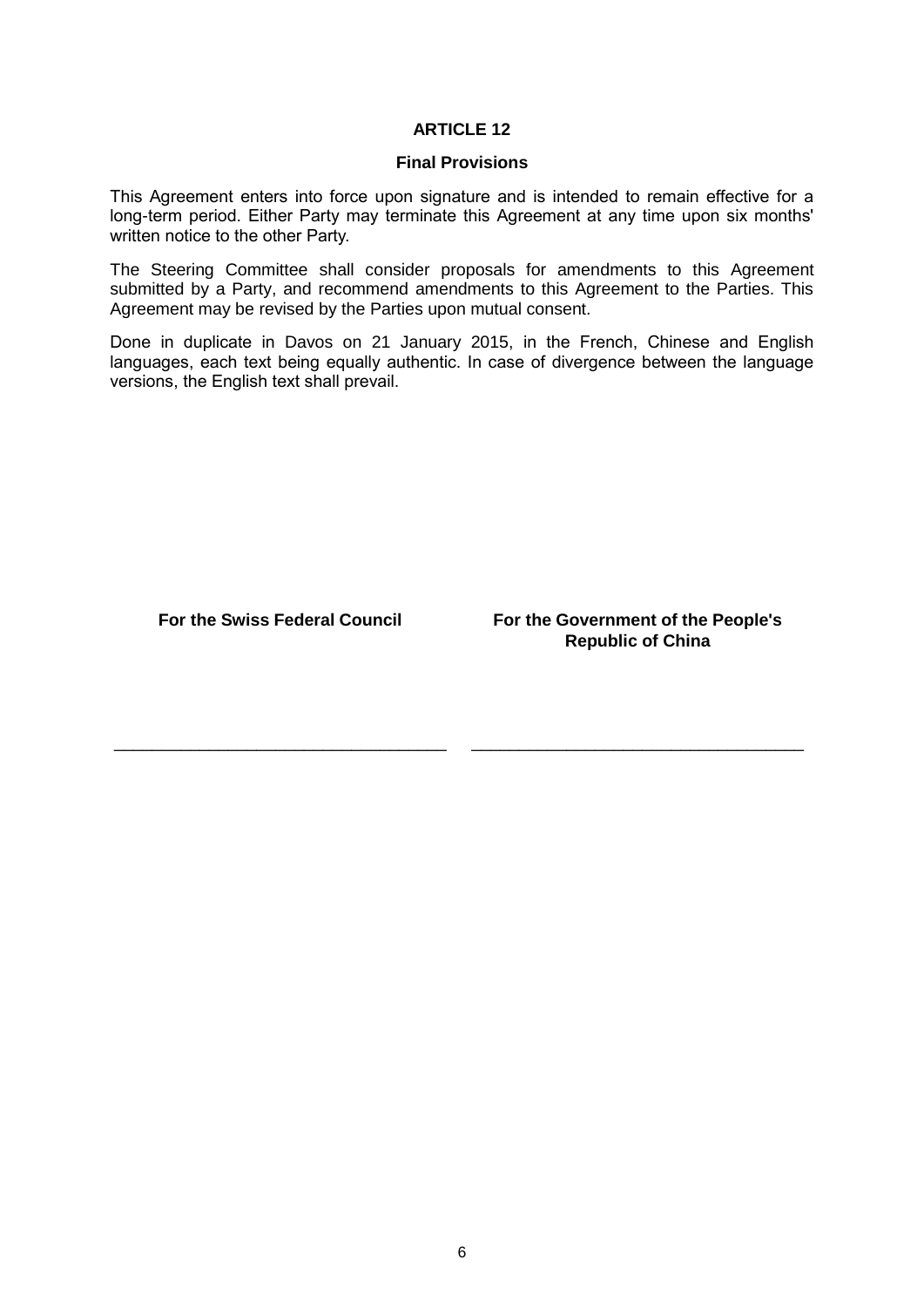# **Good Manufacturing Practices (GMP)**

For medicinal products, the Parties acknowledge to facing similar challenges to assess and ensure the quality of production as well as the integrity in a globalised supply chain. A key instrument in this regard is the establishment and enforcement of internationally recognised Good Manufacturing Practices ("GMP") on manufacturing sites.

# **1. Scope**

The provisions of this Annex shall apply to all medicinal products which are industrially manufactured in Switzerland or in China , and to which GMP requirements apply.

# **2. Definitions**

- 2.1 GMP standards means internationally recognised standards reflecting the state of the art of quality assurance which ensures that medicinal products are consistently produced and controlled.
- 2.2 GMP inspection report means a report, drawn up by the inspectors responsible for the inspection of a site where medicinal products are manufactured. GMP inspection reports are drawn up in accordance with GMP standards and contain in particular the inspectors' observations, a brief summary of the findings and recommendations (where applicable) and their conclusions regarding the GMP status of the inspected site.

# **3. Exchange of GMP Inspection Reports**

3.1 Upon request and for use exclusively within the scope of this Annex, the participating authorities shall exchange GMP inspection reports, unless the concerned manufacturer disagrees.

# **4. Confidence Building Measures**

- 4.1 In addition to supporting the affiliation of the other Party's competent authorities to relevant international organisations as set out in Articles 3.5 and 3.6 of the Agreement, the Parties agree to:
	- 4.1.1 cooperate to improve the mutual understanding of their GMP systems in particular regarding organisation, standards and approach;
	- 4.1.2 strengthen confidence in the other Party's system by inter alia sharing inspection reports, performing observed inspections or specific training of experts.
- 4.2 Additional confidence building measures shall be defined if necessary.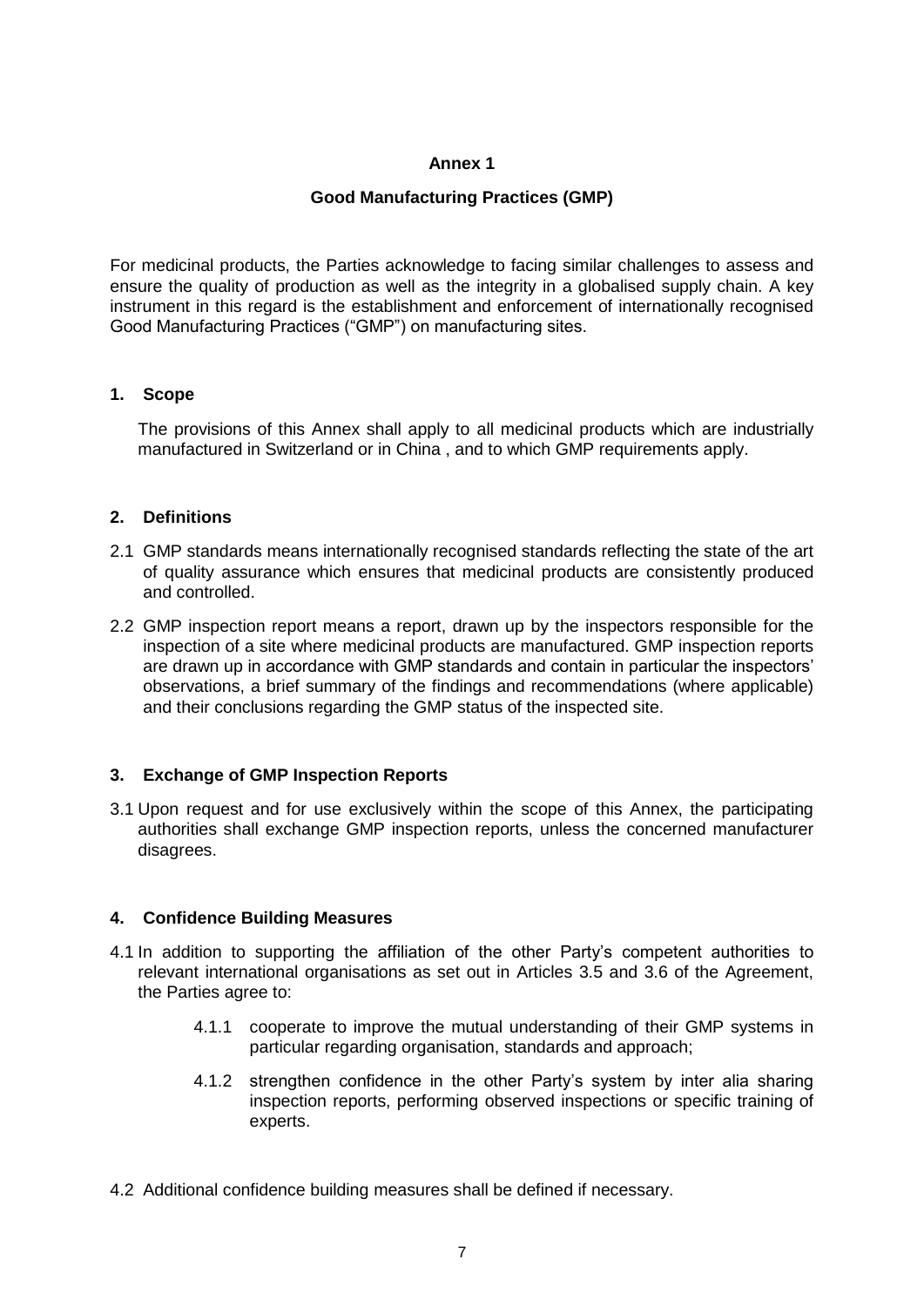- 4.3 Following successful conclusion of the confidence building measures and based on criteria agreed by the Parties, the Parties consider relying on:
	- 4.3.1 the GMP inspection reports on manufacturers by the participating authority of the other Party; and
	- 4.3.2 the relevant manufacturing authorisations granted by the participating authorities of the other Party.

#### **5. Safeguard Clause for Inspections**

The Parties reserve the right to conduct their own inspections. Inspections shall be notified to each other in advance and in compliance with the processes to obtain relevant authorisations. The inspections shall be carried out by one Party and may be observed by the other Party.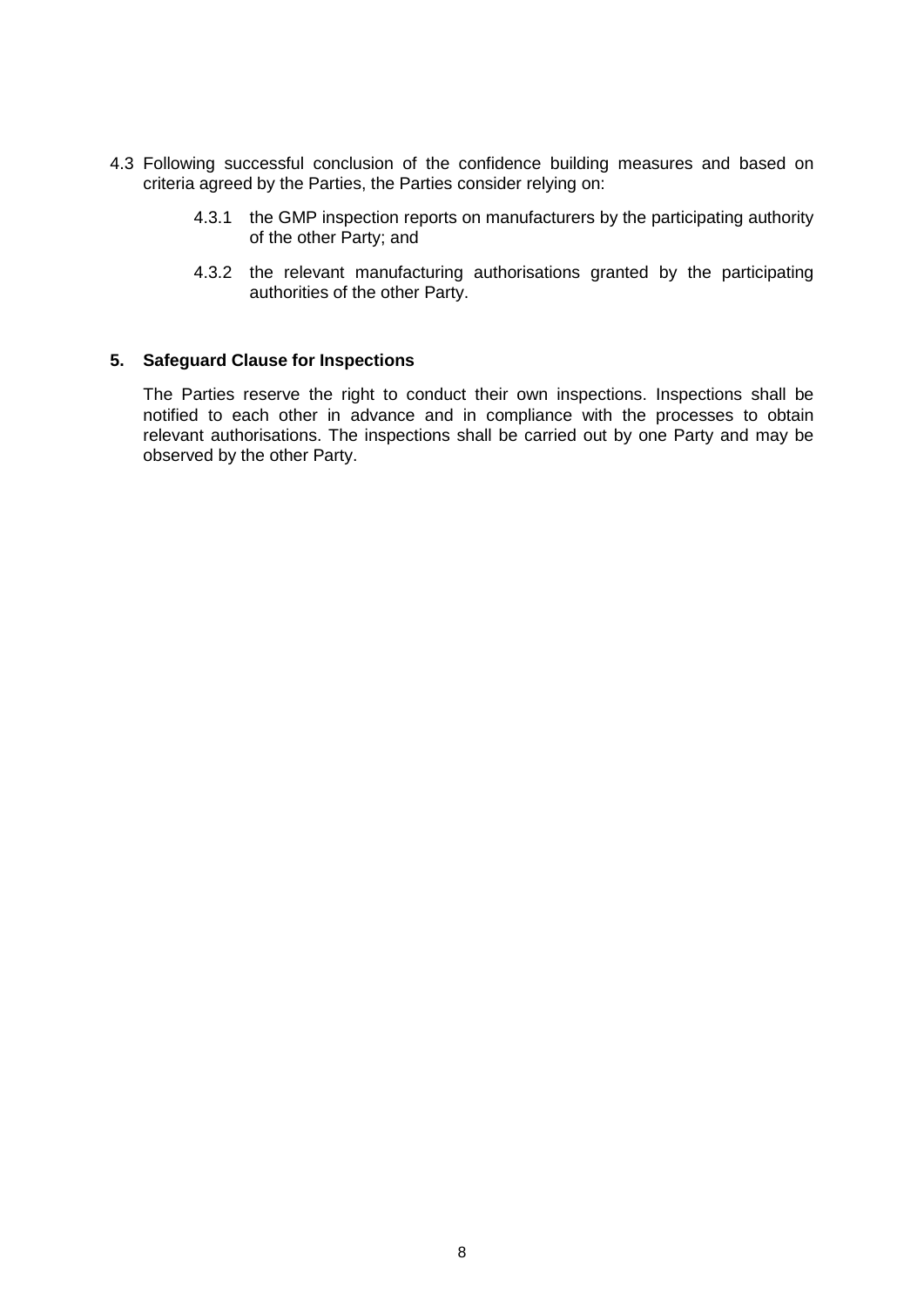## **Good Laboratory Practices (GLP)**

For medicinal products, the Parties acknowledge to facing similar challenges to assess and ensure the high quality of non-clinical testing of chemicals as well as the integrity in a globalised supply chain. A key instrument in this regard is the establishment and enforcement of internationally recognised Good Laboratory Practices ("GLP") on manufacturing sites.

## **1. Scope**

The provisions of this Annex shall apply to medicinal products, which are industrially manufactured in Switzerland or in China, and to which GLP requirements apply.

# **2. Definition**

2.1 GLP system means a system based on internationally recognised standards reflecting the state of the art of quality assurance which ensures that medicinal products are consistently produced and controlled.

## **3. Compliance of the GLP System**

- 3.1 The Parties recognise the importance of internationally recognised GLP standards and compliance monitoring to ensure the generation of high quality and reliable test data for the non-clinical safety testing to support the conformity assessment procedures of medical products.
- 3.2 The Parties recognise that international harmonisation of testing procedures facilitates the acceptance of non-clinical test data.

# **4. Exchange of GLP Inspection Reports**

4.1 Upon request and for use exclusively within the scope of this Annex, the participating authorities shall exchange GLP inspection reports, unless the concerned manufacturer disagrees.

#### **5. Confidence Building Measures**

- 5.1 In addition to supporting the affiliation of the other Party's competent authorities to relevant international organisations as set out in Articles 3.5 and 3.6, the Parties agree to:
	- 5.1.1 cooperate to improve the mutual understanding of their GLP systems in particular regarding organisation, standards and approach;
	- 5.1.2 strengthen confidence in the other Party's system by inter alia sharing inspection reports, performing observed inspections or specific training of experts.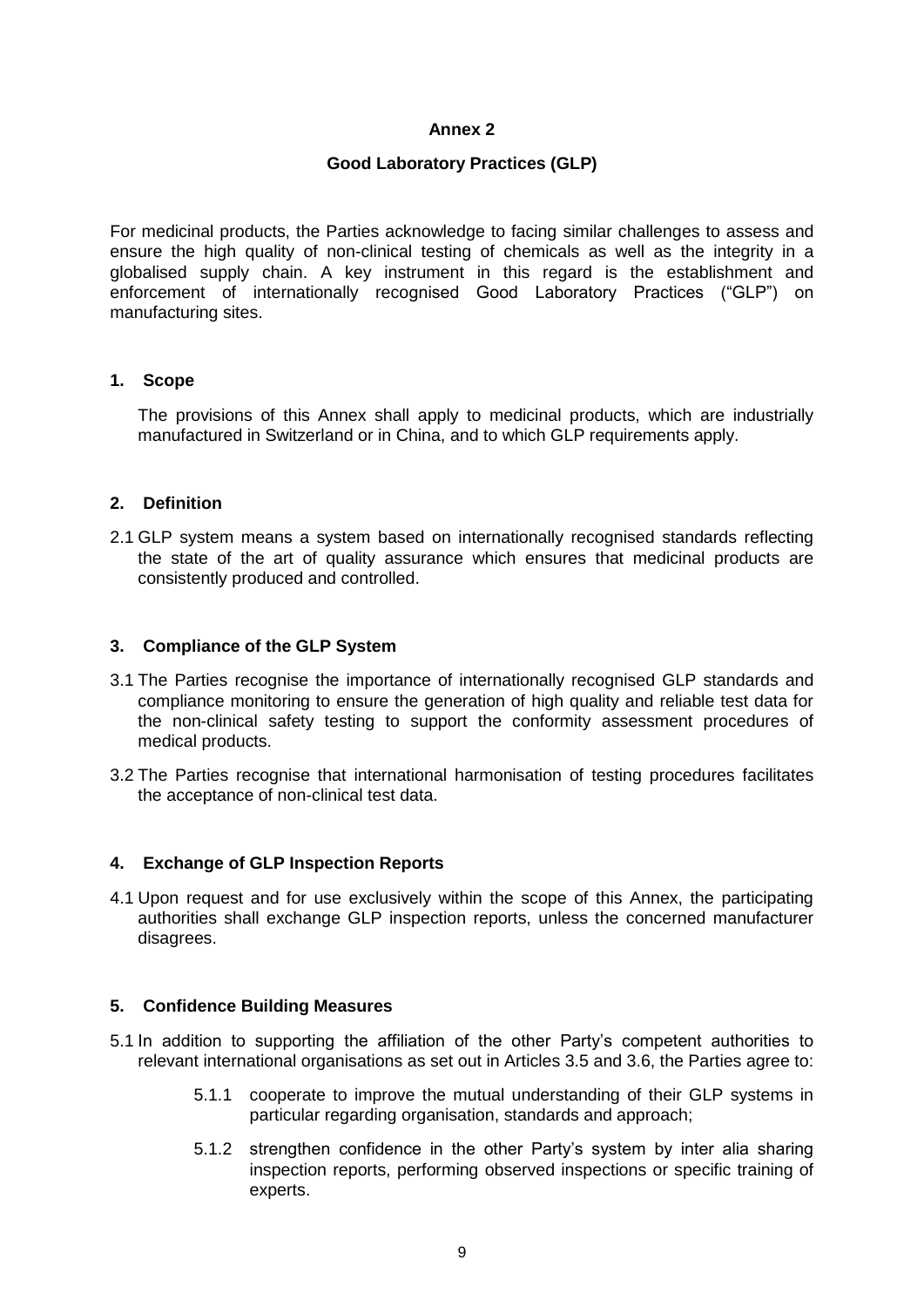- 5.2 Additional confidence building measures shall be defined if necessary.
- 5.3 Following successful conclusion of the confidence building measures and based on criteria agreed by the Parties, the Parties consider relying on testing data generated in full compliance with the GLP system of the other Party.

#### **6. Internal Procedures**

- 6.1 The Parties shall set up a GLP compliance monitoring programme.
- 6.2 The authorities shall keep up-to-date a register of test facilities in their territories that comply with the GLP system.

## **7. Safeguard Clause for Inspections**

The Parties reserve the right to conduct their own inspections. Inspections shall be notified to each other in advance and in compliance with the processes to obtain relevant authorisations. The inspections shall be carried out by one Party and may be observed by the other Party.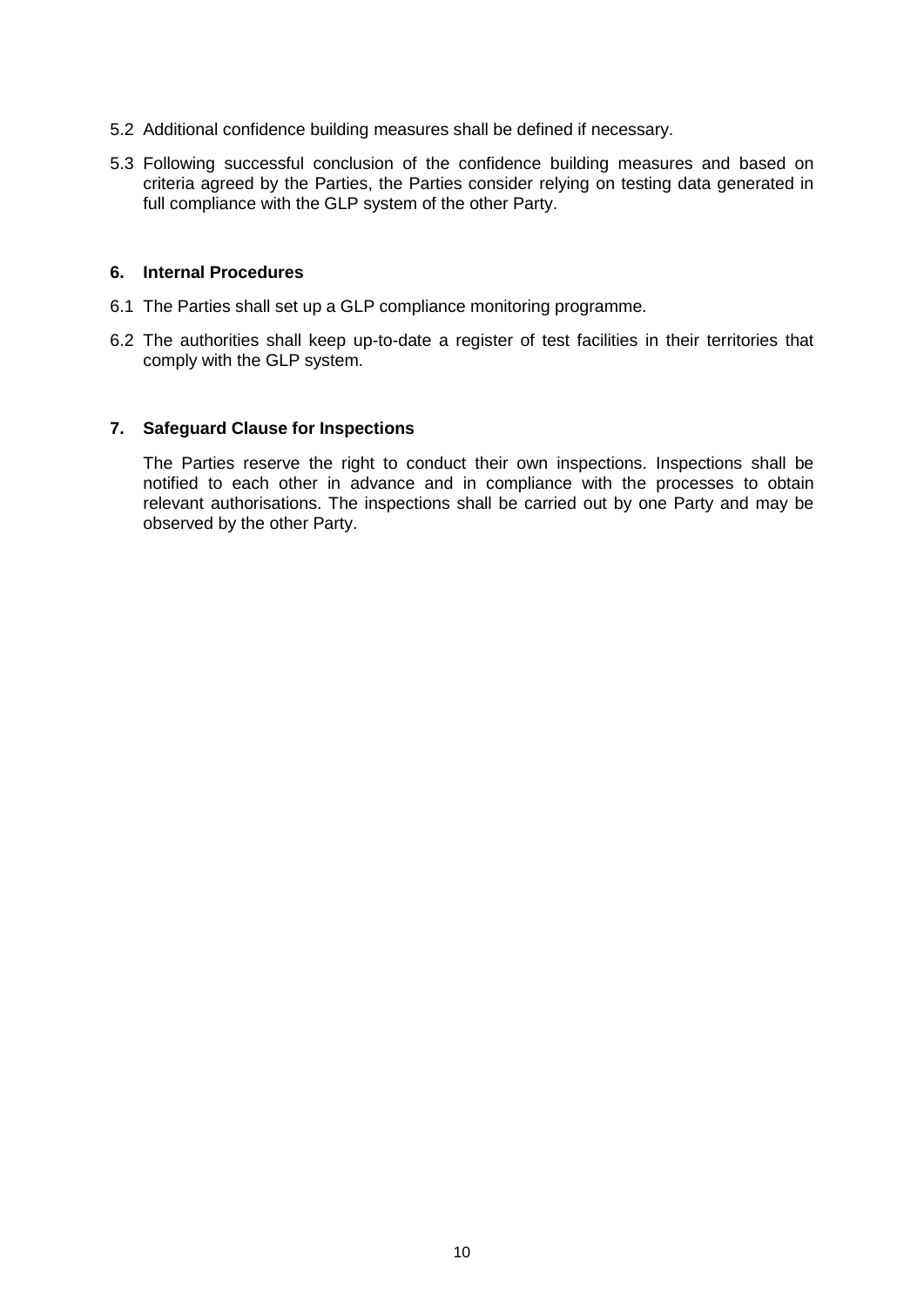## **Medicinal Products**

In addition to means and areas of cooperation set out in Article 4, Annex 1 and Annex 2 of the Agreement, the Parties will in the area of medicinal products in particular cooperate on the following:

- (a) supporting the affiliation of the other Party's competent authorities to international initiatives, such as ICH and PIC/S;
- (b) supporting the use of international standards for the content of technical dossiers;
- (c) building confidence to rely on inspection reports and test data; and
- (d) establishing and strengthening the exchange of information on medicinal products (both pre- and post-authorisation).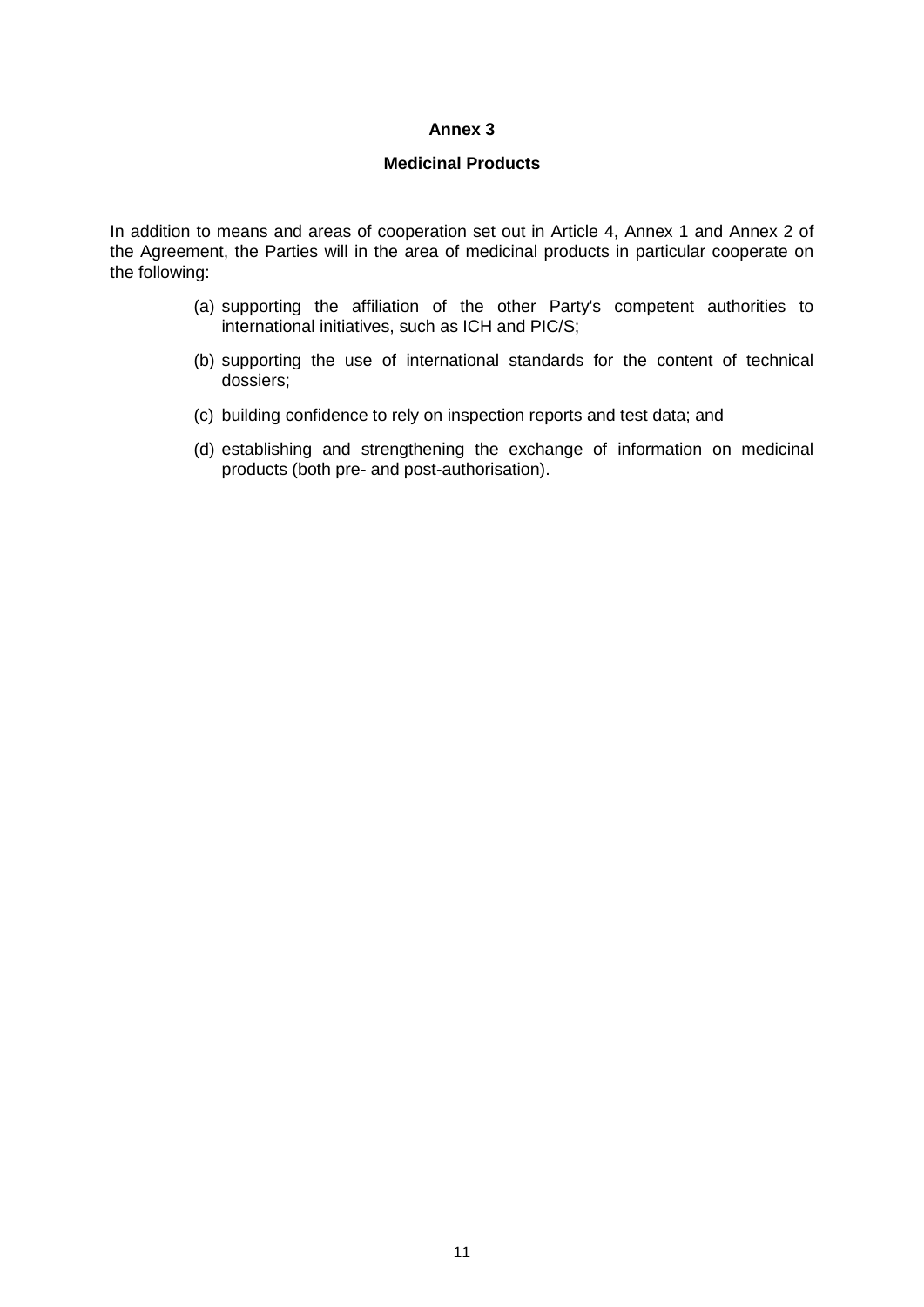## **Medical Devices**

In addition to means and areas of cooperation set out in Article 4 of the Agreement, the Parties will in the area of medical devices in particular cooperate on the following:

- (a) building confidence to rely on inspection reports and test data;
- (b) improving mutual understanding regarding post-marketing surveillance;
- (c) registration and extension procedures; and
- (d) establishing and strengthening the exchange of information on medical devices;
- (e) sharing relevant information and taking necessary action, at administrative level, regarding violations in the field of medical devices.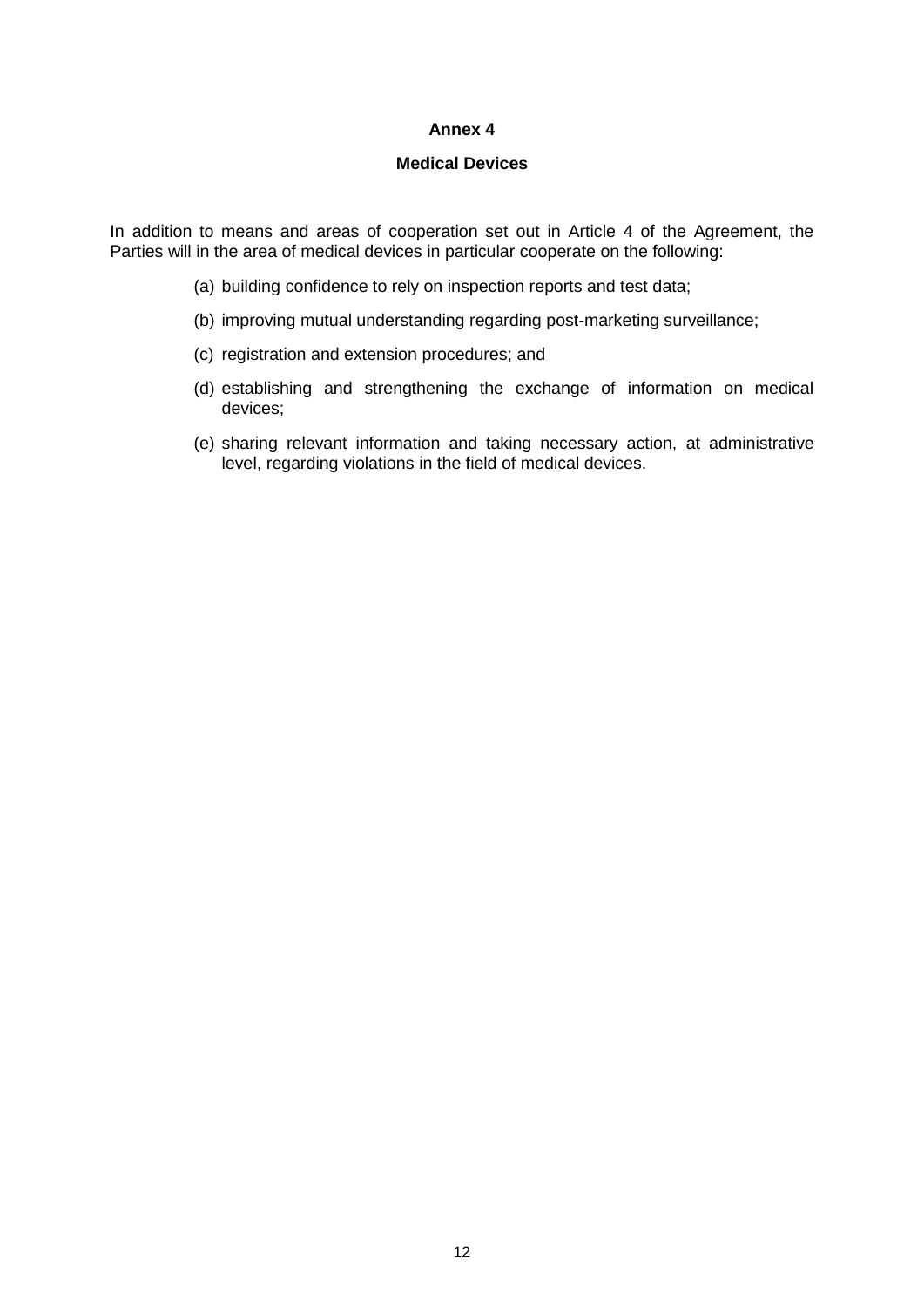## **Food Safety**

In addition to means and areas of cooperation set out in Article 4 of the Agreement, the Parties will in the area of food safety in particular cooperate on the following:

- (a) enhancing the exchange of information and cooperation concerning laws, regulations and policies;
- (b) enhancing the exchange of information and sharing experiences in the field of supervision systems and mechanisms; establishing, if considered necessary, a coordination or response mechanism to address common food safety issues; and
- (c) enhancing cooperation on technical training and information exchange inter alia in the field of food safety risk monitoring and early warning systems, risk assessment, risk communication and risk management mechanisms, laboratory administration and capacity development, including testing standards and methodologies, data statistics and analysis.